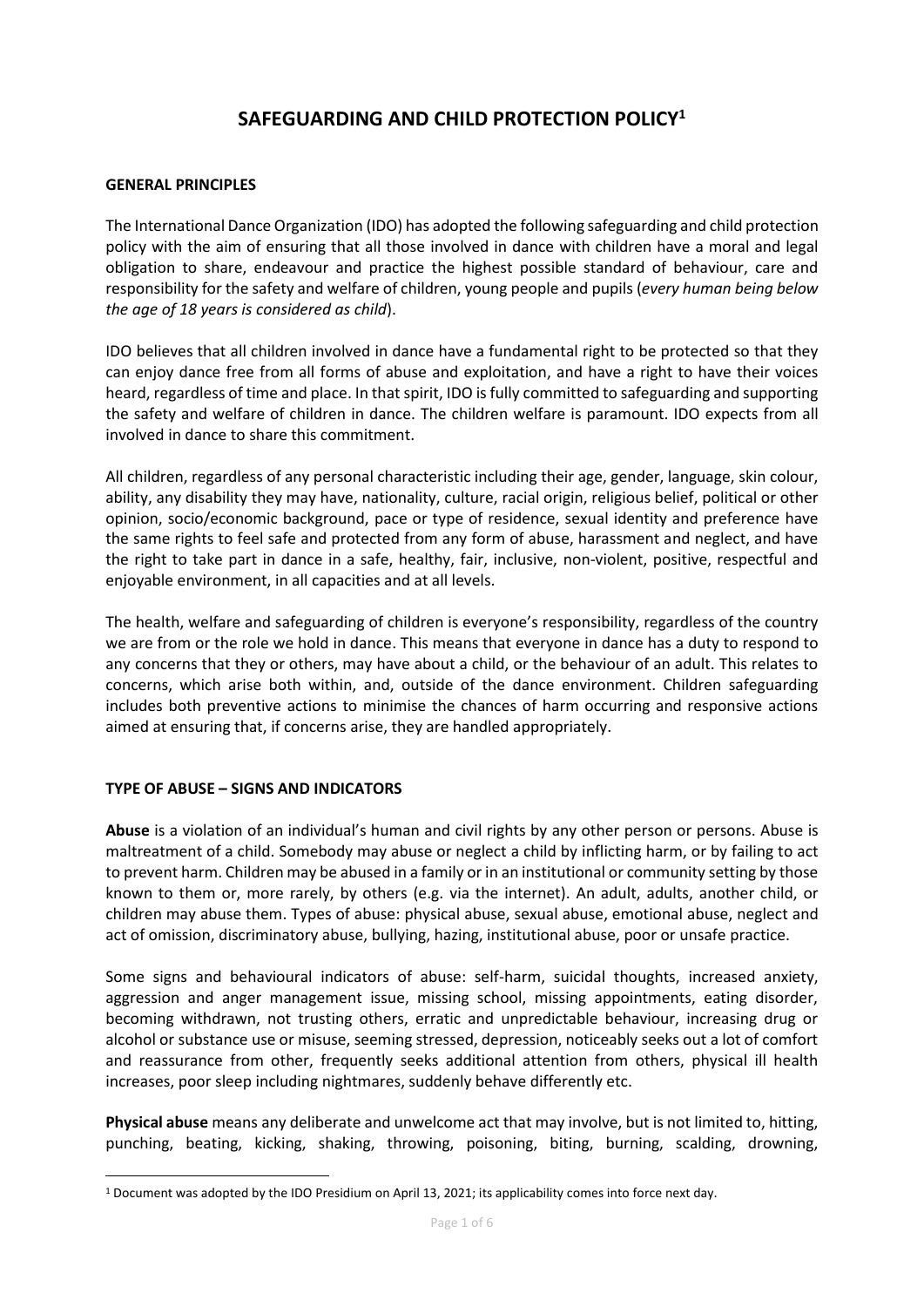suffocating, or otherwise physical harm to a child that causes physical trauma or injury. Such act can also consist of forced or inappropriate physical activity (e.g. forcing a child into training and competition that exceeds the capacity of his or her immature and growing body or limitation of a disability), forced alcohol, inappropriate drugs, substances or poison consumption, forced doping practices (uses drugs to enhance performance or delay puberty) or inappropriate diet without concert for child's health and nutritional needs.

Some signs and behavioural indicators of physical abuse: unexplained fractures or disclosures or burns or other injuries, dressed inappropriately to hide bruises or other injuries, a fear of approaching parents or caregiver for an explanation or generally not discussing visible injuries, extremely aggressive or extremely withdrawn, untreated medical problems, significant fear of medical attention, injuries that cannot be explained on any part of the body, flinching when touched or approached, reluctance to get changed in appropriate situations, frightened of parents or adults or others, afraid to go home or some specific places, extreme mod changes etc.

**Sexual abuse** involves forcing or enticing a child to take part in sexual intercourse, sexual activities, which may involve inappropriate touching or physical contact, penetrative (e.g. rape or oral sex) or nonpenetrative (e.g. kissing, masturbation, rubbing and touching outside clothing) sexual acts. They may also include non-contact activities, such as involving children in looking at, or in the production of, sexual messages, photographic or online images, watching sexual activities, or encouraging children to behave in sexually inappropriate ways, or grooming a child in preparation for abuse (including via the internet). Sexual abuse may be same gender or opposite gender, may be by other children, young people or adults.

Some signs and behavioural indicators of sexual abuse: bleeding or pain or itching or complaints or soreness to genitalia or bottom, stomach pains or discomfort when walking or sitting down, nervousness or fear of being left with specific persons or groups, bedwetting, sexually transmitted urinary tract/vaginal infections, unlikely or unexplained money or gifts, love bites, discussing feelings of shame about engaging in sexual activities, indicating that they have secrets that cannot be told to anyone, acting in a sexually inappropriate way with peers or adults, bruising or injuries to parts of the body that are not normally seen, irregular and disturbed sleep pattern and poor concentration, severe upset or agitation when being bathed/dressed/undressed/medically examined, bizarre or sophisticated or unusual sexual knowledge, spending a lot more or a lot less time online, deleting user accounts and profiles or creating lots of new ones, tries to make self as unattractive as possible etc.

**Emotional abuse** is the persistent maltreatment of a child, such as to cause severe and persistent adverse effects on child's emotional development. It may involve conveying to children that they are worthless or unloved, inadequate, or valued only insofar as they meet the needs of another person. It may include not giving the child opportunities to express their views, deliberately silencing them or ridiculing / laughing of what they say or how they communicate. It may feature age or developmentally inappropriate expectations being imposed. These may include interactions that are beyond the child developmental capability, as well as overprotection and limitation of exploration and learning, or preventing them from participating in normal social interaction. Emotional abuse may involve a child seeing or hearing the ill-treatment of another as well as serious bullying (including cyber bullying), constant criticism or complete ignoring, constantly shouted at, taunted or humiliated, causing children to feel frightened or in danger, or the exploitation or corruption of children. Some level of emotional abuse is involved in all types of maltreatment of a child, though it may occur alone.

Some signs and behavioural indicators of emotional abuse: delayed development either physically or emotionally, fear of making mistakes, low self-esteem, highly self-deprecating, viewing intimate partner violence, insomnia, a failure to thrive or grow, exhibiting neurotic behaviour such as hair twisting or rocking, dressed differently from other children in the family, sudden speech disorders such as stuttering, problems with anger management, underachieving and low levels of ambition for the future,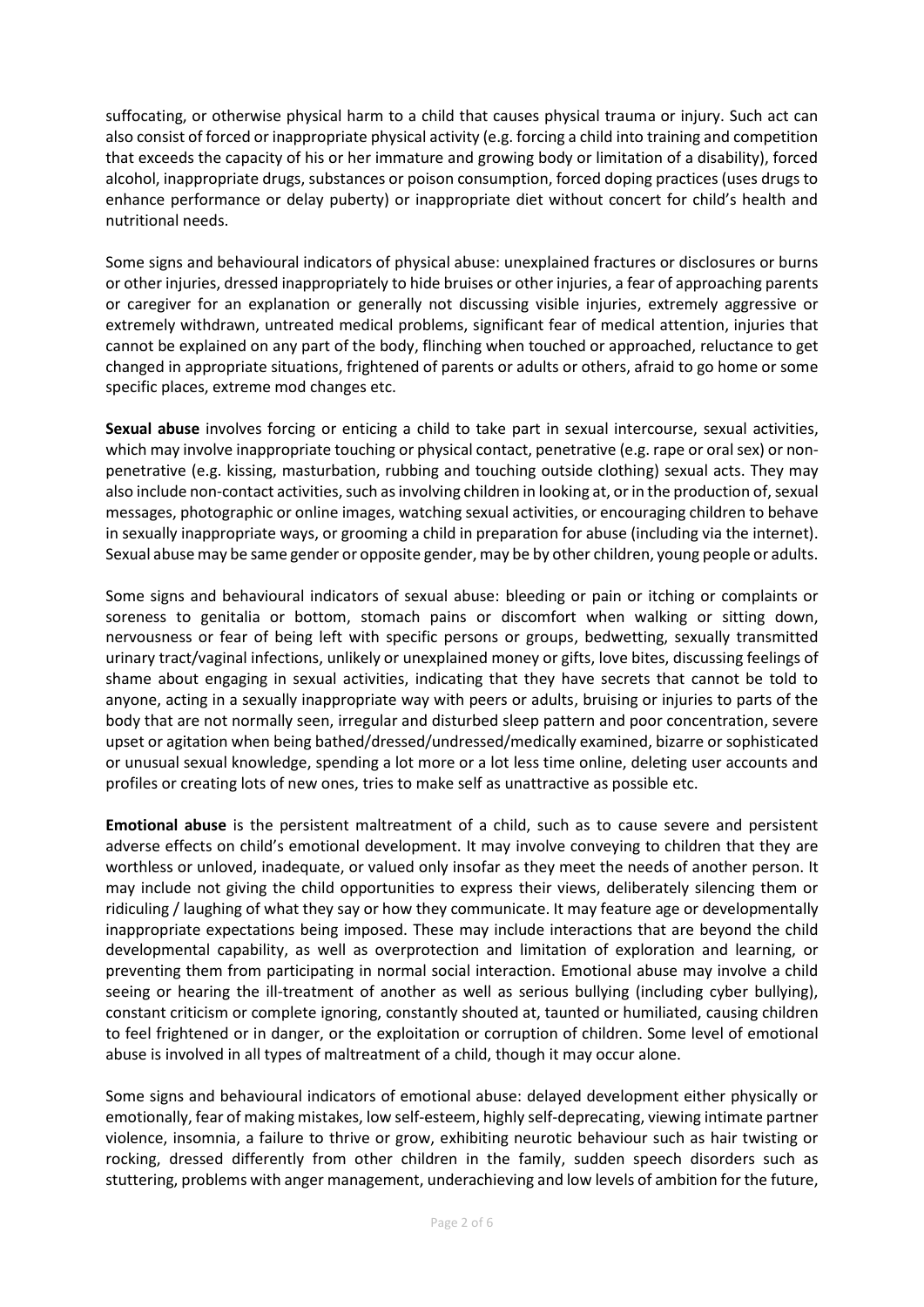bed-wetting or bed soiling that has no medical cause, exhibiting a lack of confidence or the need for approval or attention, inability to express emotions etc.

**Neglect and act of omission** is the persistent failure to meet a child's basic physical and/or psychological needs, likely to result in the serious impairment of the child's physical, emotional, psychological or cognitive development or health. Neglect may involve a parent or child's guardian / caregiver failing to provide adequate food, clothing and shelter (including exclusion from home or abandonment), failing to protect a child from danger or physical and emotional harm, or to ensure adequate supervision, or to ensure access to appropriate social and medical care or treatment. It may also include neglect of, or unresponsiveness to, a child's basic emotional needs, or failing to provide love and affection. Neglect may occur during pregnancy as a result of maternal substance abuse.

Some signs and behavioural indicators of neglect: a loss of weight or being constantly underweight, malnourished, being tired all the time, poor language and communication skills, inappropriate home environment such as very poor standard of hygiene or excessively damp, constantly dirty or in an unkempt unwashed state, inappropriately dressed for the weather conditions, failure to attend medical appointments or not requesting them, untreated medical or dental issues, accumulation of untaken medication, spending unacceptable amounts of time caring for others, poor social skills, poor school attendance or school performance etc.

**Discriminatory abuse** includes forms of physical, sexual or emotional abuse, harassment, slurs or similar treatment because of a child: age, race, skin colour, nationality, ethnic or national origin, language, culture, religion and belief, parental status, gender, sexual orientation, gender reassignment, disability, social and economic background. It can result from situations that exploit a child's vulnerability by treating the child in a way that excludes them from opportunities they should have as equal children.

Some signs and behavioural indicators of discriminatory abuse: tendency to withdrawn and isolation, unequal treatment or deliberate exclusion based on individual identity, frustration possibly leading to anger management issues, resistance or refusal to access services that are required to meet need, treated in a noticeable different way to peers, being refused access to services or excluded inappropriately, showing signs of fear and anxiety, verbal abuse derogatory remarks or inappropriate language related to a their identity etc.

**Bullying** is deliberate, hurtful behaviour intended to intimidate or upset a child or make them feel uncomfortable or unsafe (e.g. exclusion or isolation, spreading rumours, embarrassing them in public or in front of their peers, threatening to cause harm, physically hurting them or damaging their possessions). Bullying can be physical (e.g. hitting, kicking, theft), verbal (e.g. racist or homophobic remarks, threats, name calling), emotional or psychological and can take place in person or remotely such as over the virtual world of social networking sites, emails or text messages and this is known as Cyberbullying.

Some signs and behavioural indicators of bullying: actively avoiding going to certain places or mixing with certain groups of people and becoming visibly upset when asked to do so, show physical or verbal aggression to others including bullying others, deleting social media accounts and changing telephone number, truancy from school or volunteering, asking to borrow money, losing' money or belongings a lot or belongings such as clothing being regularly damaged, physical injuries such as bruises bite marks and cuts, problems with sleeping or eating, suddenly losing interest in a well-established hobby or leisure activity or social group, left out of social activities and events, self-destructive and risk taking behaviours increase such as running away and petty crime and vandalism, seeming nervous, distressed or anxious without being willing to explain why etc.

**Harassment** is often referred to as being the same thing as bullying, but there are some notable differences. Harassment involves violating a child's dignity or creating an intimidating, hostile,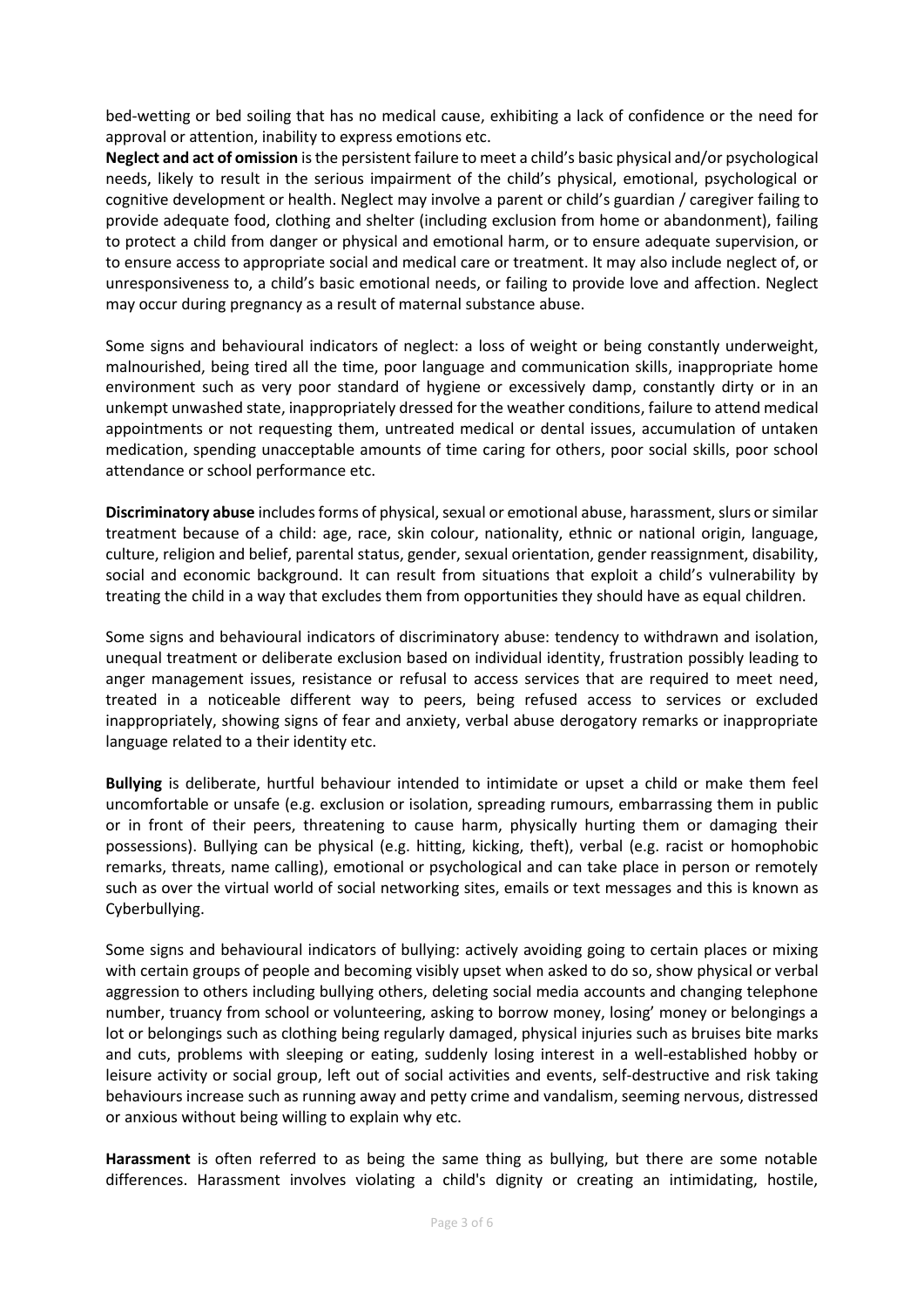degrading, humiliating or offensive environment for that child. Also of importance is the fact that harassment is usually linked to a protected characteristic, such as age, sex, disability, race, gender, religion or sexual orientation. Harassment can take place in private, in the street, in schools and pretty much anywhere.

Some signs and behavioural indicators of harassment: lower than expected performance at school, actively avoiding particular people or places, poor punctuality and timekeeping, general negativity, irritable, becomes less friendly and open, complaining about how another person is treating them, increased absence levels, talks about feeling ashamed and useless, not thinking straight or indecisive, overly tired and lacking any enthusiasm, is reluctant to attend group activities etc.

**Hazing** or initiation ceremonies refers to the practice of rituals, challenges, and other activities involving harassment, abuse, degradation or humiliation used as a way of initiating a child into a group. The initiation rites can range from relatively benign pranks, to protracted patterns of behaviour that rise to the level of abuse or criminal misconduct. Hazing is seen in many different types of social groups, including gangs, sports teams, schools, universities, cliques, fraternities and sororities etc. Hazing may include emotional, physical or psychological abuse. It may also include nudity or sexual assault.

Some signs and behavioural indicators of hazing: withdrawal from their normal activities, unexplained weight loss, physical or psychological exhaustion, tiredness, unexplained injuries or illness, change in personal appearance or attire, increase in secrecy and unwillingness to share details, sudden decrease in communication with friends and family etc.

**Institutional (organisational) abuse** or mistreatment of children brought about when care and other services are either not provided or are inadequate. It includes instances when systematic poor practice affects a whole organisation. Institutional abuse is more likely to occur when an organisation is overcrowded or overstretched, where there are financial difficulties and where facilities are run-down or outdated (e.g. failure to attend to medical needs or give medication as needed, lack of respect for dignity and privacy, inappropriate use of restraints or 'room arrest', inadequate food and drink or not providing sufficient support to enable eating and drinking, disregard for cultural, religion or ethical needs and wishes).

Some signs and behavioural indicators of institutional abuse: hungry or dehydrated, unplanned weight loss, medical conditions untreated, don't have access to necessary medication or other aids such as dentures or glasses or hearing aids, lack of personal clothing and possessions and communal use of personal items, poor personal hygiene, physical evidence of being restrained such as bruising or chafing, loss of contact with friends and family, no access to means of communications, public discussion of personal matters, poor record-keeping and missing documents, few social and recreational and educational activities etc.

**Poor or unsafe practice** refers to when the behaviour of an individual in a position of responsibility falls below the organisation's required standard. The behaviour may not be immediately dangerous or intentionally harmful to a child, but it is likely to set a poor example (e.g. shouting, excessive training, ridicule of child's errors, ignoring health and safety guidelines, coaching with alcohol on the breath, smoking and swearing in front of children as well as not paying due care and attention to all children). Incidents of poor practice arise when the needs of children are not afforded the necessary priority, compromising their wellbeing.

#### **RECOGNIZING AND REPORTING ABUSE**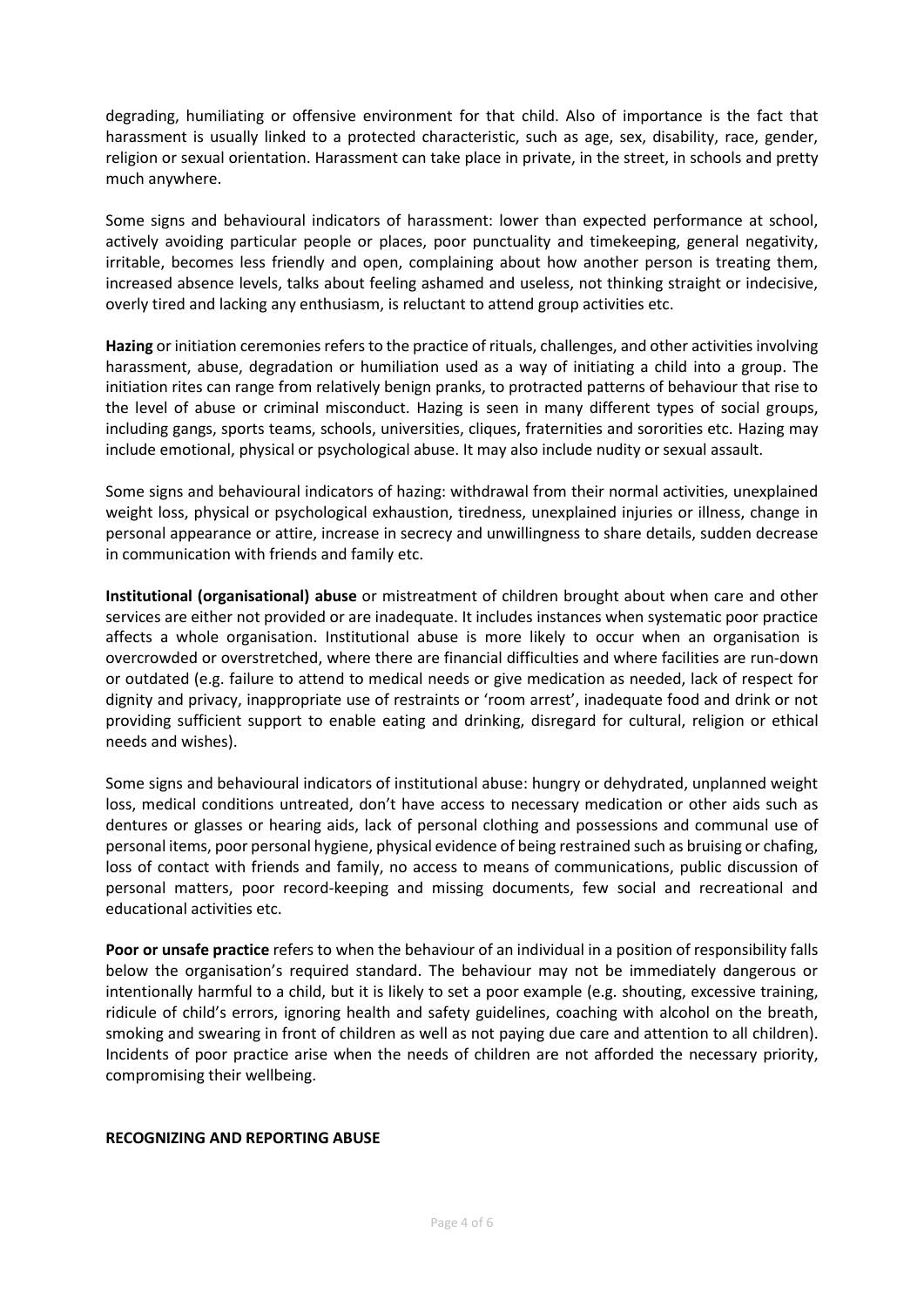Recognizing child abuse is not easy. It is important that signs of abuse are not ignored. Individuals working with children should be alert to general signs of possible abuse and be able to identify indicators of each type of abuse. Whilst signs and indicators can be related to particular types of abuse or harm it is important to remember that individuals working with children must not be tempted to try and 'diagnose' abuse based on a checklist approach. Individuals do not need to know what type of abuse or harm is happening in order to report their concerns, they simply need to be able to explain what they have seen or heard that has concern. Information must be accurate, complete and factual, including the name and contact details of the person reporting the incident. It can be very difficult to report concerns about staff, officials, volunteers, dancers or friend but all staff, officials, volunteers, dancers have a duty to do this. It is important that any concerns for the welfare of the child or vulnerable person arising from suspected abuse or harassment by staff, officials, volunteers, dancers or friend should be reported immediately.

Throughout the entire reporting process, confidentiality is vital. Every effort must be made to ensure confidentiality is maintained when an allegation has been made and is being investigated. Information should only be shared with only those individuals who will be able to manage and resolve the situation and no-one else. Confidentiality is essential and it will ensure the safety of the child involved, action is taken to protect the child, individuals involved in any complaint are protected from gossip and assumptions, individuals who have a complaint against them receive fair treatment.

If individuals become aware of any suspicions or concerns about the safety or welfare of a child during any kind of IDO event, they have to pass these information to person responsible for Safeguard and Child Protection. Reporting shall include at least: name and date of the event/concern, date and time of what has occurred and the time the disclosure was made, names of people who were involved, what was said or done by whom and in whose presence, name of person reporting and his/her contact email and mobile phone number. Report shall include as much detail (facts) as possible, avoiding hearsay or assumptions.

If individuals feel the child is in immediate risk of abuse and action needs to be taken urgently, then local authorities (children social care or similar) or Police should be contacted immediately. Reporting the matter to local authorities (children social care or similar) or Police should not be delayed by attempts to obtain more information. Wherever possible, referrals made by telephone to local authorities (children social care or similar) or Police should be followed up with report sent to person responsible for Safeguard and Child Protection.

Anyone who refers their concerns, in good faith, shall be supported in doing so, knowing that their concerns will be treated seriously and managed sensitively and appropriately. All information received and discussed shall be treated in the strictest confidence and only shared with those individuals who will be able to manage and resolve the situation. On occasion it may be necessary to seek advice or inform the local authorities (children social care or similar) or the Police.

### **IMPLEMENTATION OF SAFEGUARDING AND CHILD PROTECTION POLICY WITHIN IDO EVENTS**

All forms of abuse, harassment and neglect constitute a violation of IDO safeguarding and child protection policy (and will not be tolerated). IDO have zero tolerance for any behaviour that puts the welfare and safety of children at risk.

The IDO will ensure that at every IDO event the child and young person who takes part, will participate in an enjoyable, friendly and safe environment that is conducive to promoting the health and well-being and protected from any poor practice and abuse. It is the responsibility of all NMO's, Team Captains and adult leaders to ensure this safety when participating at an IDO event.